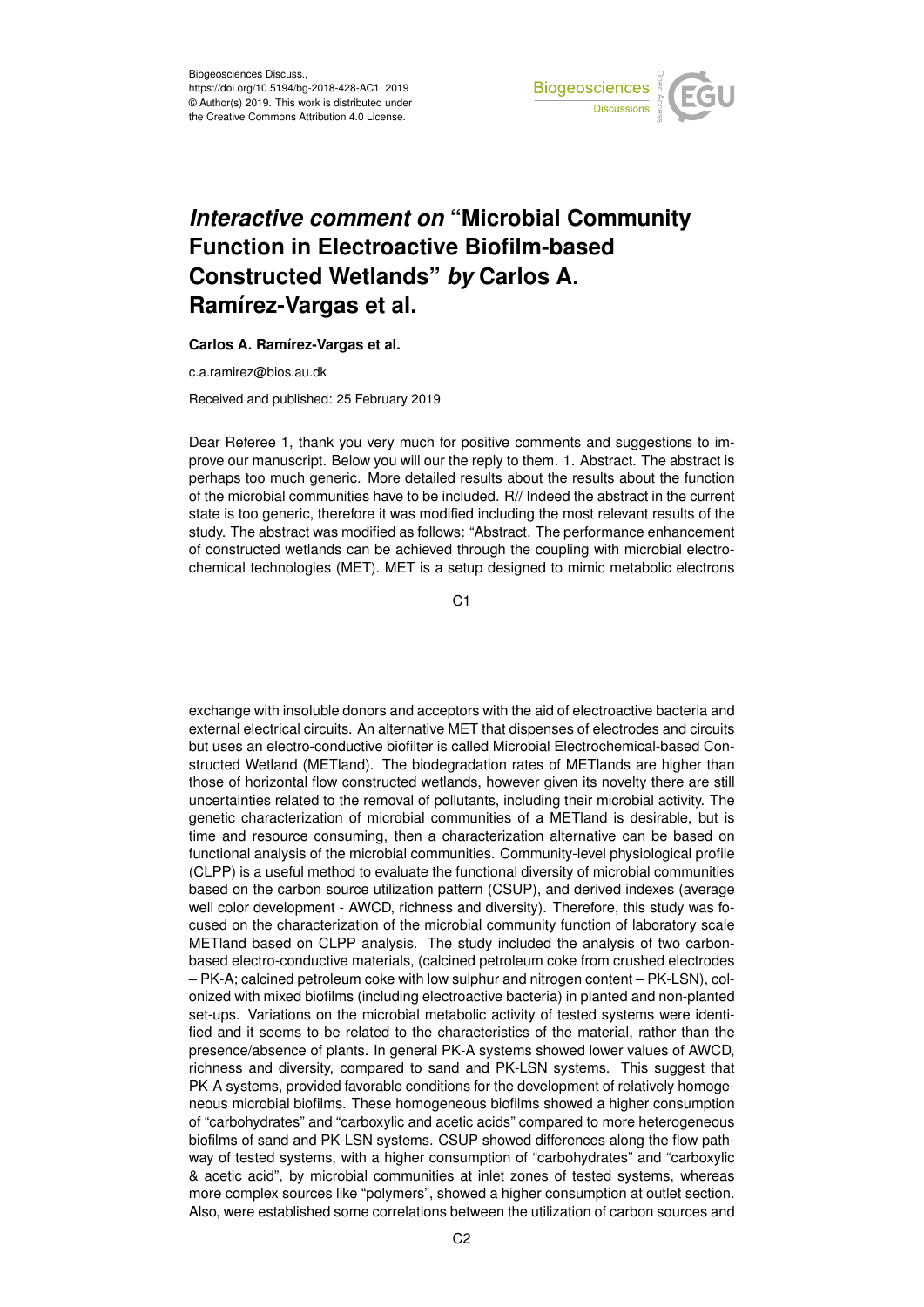the removal of pollutants. Denitrification seems to be associated to the consumption of "amines/amides", "amino acids", and "polymers", which were consumed at higher rates at the outlet section of the systems. Biofilms inclined to consume "polymers", were involved in a high extend in the removal of BOD5 and TOC, whereas those prone to consume "carbohydrates" were involved in the removal of COD as well as TOC." The obtained results provide useful insight into the spatial dynamics of the microbial activity of METland systems."

2. Introduction. A more detailed explanation on next sentence "The genetic characterization of microbial communities of constructed wetlands is desirable, however all microorganisms inside the systems must be identified, task that is time and resource consuming, and may not be of much interest from the engineering point of view" has to be included. Genetic characterization can be a source of important information on the microbial communities diversity and therefore, about the abundance of different functional groups. Even with recent Illumina sequencing techniques, a fast results can be obtained. On the other hand, microbial molecular analyses with PCR real time of functional genes give today, relevant information about the general performance of any CW. More information and references about that aspects have to be included in that part. R// It is desirable to carry out a genetic characterization of the microbial communities inside the tested systems. However, the intention of our study was to implement an economic, quick and reliable method to characterize of the microbial communities in terms of functional diversity and activity in terms of carbon sources used inside the tested METlands. We propose to re-write the paragraph in the following way: "The complete genetic characterization of microbial communities of constructed wetlands is desirable, however this task is time and resource consuming, requires specialized expertise and may not be useful from the engineering point of view (Weber et al., 2008). From the design and operation context, a functional characterization of the microbial communities in a constructed wetland can be more useful, since they provide information related to the types of compounds that may be treated, and possible, utilization rates (Weber 2011)".

C3

3. Materials and methods. Which water flow was used? R// The systems were operated at a hydraulic load rate (HLR) of 104 L m-2 d-1. The information is going to be included in the section methods as well as in Table 2.

4. Results and Discussion. Review the correct use of verbal forms in English. R// The grammatical structure of manuscript is under review and modification where necessary. Besides, the manuscript is going to be reviewed and corrected by an English professional editor.

Rewrite this sentence: Differences on the microbial community functionality between planted and non-planted systems, studies analyzing the change in Microbial community structure in aerated constructed wetlands (Osem et al., 2007) have been reported, treating tannery wastewaters (Calheiros et al., 2009), as well as in full scale constructed wetlands treating domestic wastewater (Zhang et al., 2010). R// Thank you very much for your recommendation. This was a typo in the writing process. The sentence was rewritten as follows: Differences on the microbial community functionality between planted and non-planted systems have been reported. Examples of this differences has been reported for aerated constructed wetlands (Osem et al., 2007), for constructed wetlands treating tannery wastewater (Calheiros et al., 2009), as well as for full scale constructed wetlands treating domestic wastewater (Zhang et al., 2010).

The section 3.3 and 3.4 has to be improved, especially in its written English. Rewrite this sentence "Easy degradable carbon sources, such as carbohydrates are preferred by microorganism as primary source of energy, and usually are consume at early stages of the flow pathway inside systems (Salomo et al., 2009)." Improve this sentence: "In the case of polymers, it the opposite occurred, with relative low consumption in the inlet section and higher consumption at the outlet section of the tested systems". R// The grammatical structure of manuscript is under review and modification where necessary. Besides, the manuscript is going to be reviewed and corrected by an English professional editor. As suggested, the mentioned sentences were rewritten as follows: "Easy degradable carbon sources, such as carbohydrates, are preferred by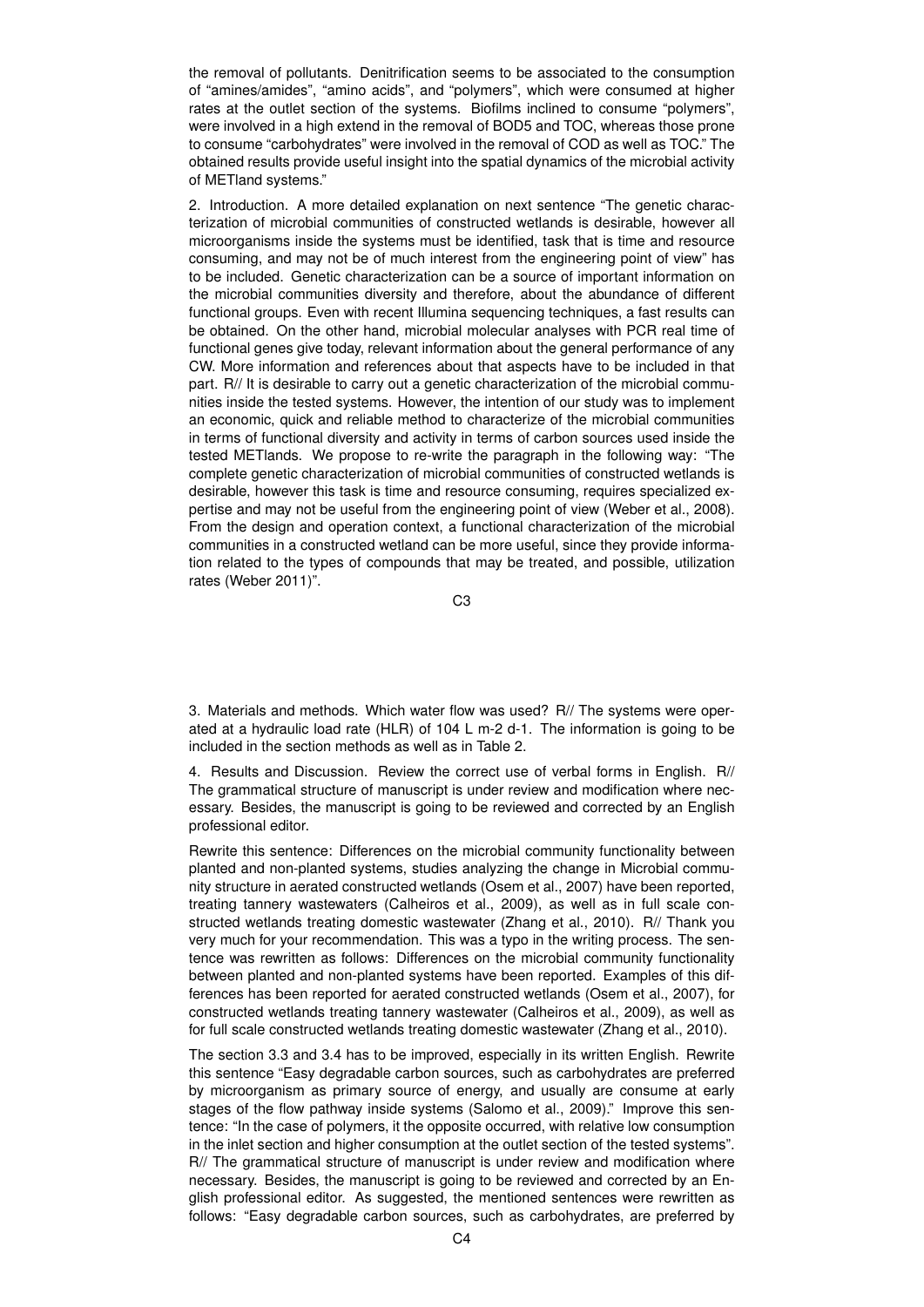microorganism as primary source of energy, therefore usually are consumed early in the treatment stage, at the water inlet section of constructed wetlands (Salomo et al., 2009)". "In the case of polymers, the consumption showed a different pattern, with relative low consumption at the water inlet section, with relative high consumption at the water outlet section of the tested systems".

Improve this sentence, "In parallel to the microbial metabolic activity, were measured the effluent water quality parameters (pH, electrical conductivity, temperature, dissolved oxygen and Redox potential), and were estimated the removal rates of organic matter (BOD5, TOC and COD), nutrients (NO3-N, NH4-N, TN and PO4-P) and TSS. . .". R// The sentence was rewritten as follows: "In parallel to the characterization of the microbial metabolic activity, in-situ water measurements namely, pH, electrical conductivity, temperature, dissolved oxygen and redox potential were measured along with the lab parameters. Likewise, the removal rates of organic matter (BOD5, TOC and COD), nutrients (NO3-N, NH4-N, TN and PO4-P) and TSS were calculated".

Rewrite and improve this sentence: "Given that the main removal pathway of NO3-N is denitrification a carbon source is required (Dotro et al., 2017)". R// The sentence was rewritten as follows: "The low removal rates of NO3-N can be explained by the low nitrification rates occurring in the system, and the relatively low concentration of organic matter (expressed as BOD5) is insufficient to sustain denitrification. Both, nitrification and organic matter availability are indispensable for the occurrence of an effective denitrification process (Dotro et al., 2017)".

5. Conclusions. The conclusions paragraph has to be improved in its written English. R// The grammatical structure of the conclusions was reviewed and corrected. The paragraph was rewritten as follows: "To the best of our knowledge there are not peer-reviewed publications reporting the analysis of microbial metabolic function in electroactive biofilm-based constructed wetlands. The assessment of the microbial metabolic function was done in a fast and reliable way with CLPP analysis, using BI-OLOGTM EcoPlates. In the present study differences were identified in terms of the

 $C<sub>5</sub>$ 

metabolic activity indexes of systems using electro-conductive materials in comparison with control systems. PK-A filled systems showed lower values of AWCD, richness and diversity, in comparison with sand and PK-LSN filled systems. This suggests a positive impact of the material in the evolution of the microbial communities inside the electro-conductive systems. This means that the electro-conductive properties of PK-A systems, provided favorable conditions for the development of relatively homogeneous microbial biofilms. This is similar to what has been reported in microbial characterization studies of carbon-based electrodes operating for long periods of time (Aguirre-Sierra et al.,2016; J. Wang et al., 2017). Judging by the values of AWCD, richness and diversity, the planted systems had a slightly higher impact on the microbial metabolic function of tested systems, however, the registered differences were not significant between planted and non-planted system. The carbon guild utilization showed a general trend in all tested systems, with high consumption of "carbohydrates" and "carboxylic and acetic acids", followed by "polymers" and "amino acids", and in lower proportion by "amines and amides". Additionally, the carbon guild utilization showed differences along the flow pathway inside the systems, as well as among them. The trends in the consumption of carbon guilds, had an impact on the values of microbial metabolic indexes. The systems with relatively higher consumption of "amino acids", "amines/amides" and "polymers" (PK-LSN/P, PK-LSN/NP and Sand/NP), seems to have more heterogeneous microbial communities in comparison with systems with higher consumption of "carboxylic and acetic acids" and "carbohydrates" (PK-A/P, PK-A/NP and Sand/P). The consumption of carbon guilds is associated with the removal efficiency of the tested systems. NO3-N transformation seems to be associated to the consumption of "amines/amides", "amino acids", and "polymers", which were consumed at higher rates at the outlet section of the systems. The microbial communities inclined to consume "polymers", were involved in a high extend in the removal of BOD5 and TOC. Whereas the microbial communities prone to consume "carbohydrates" (in a higher proportion at the inlet zone of the systems), were involved in the removal of COD as well as TOC."